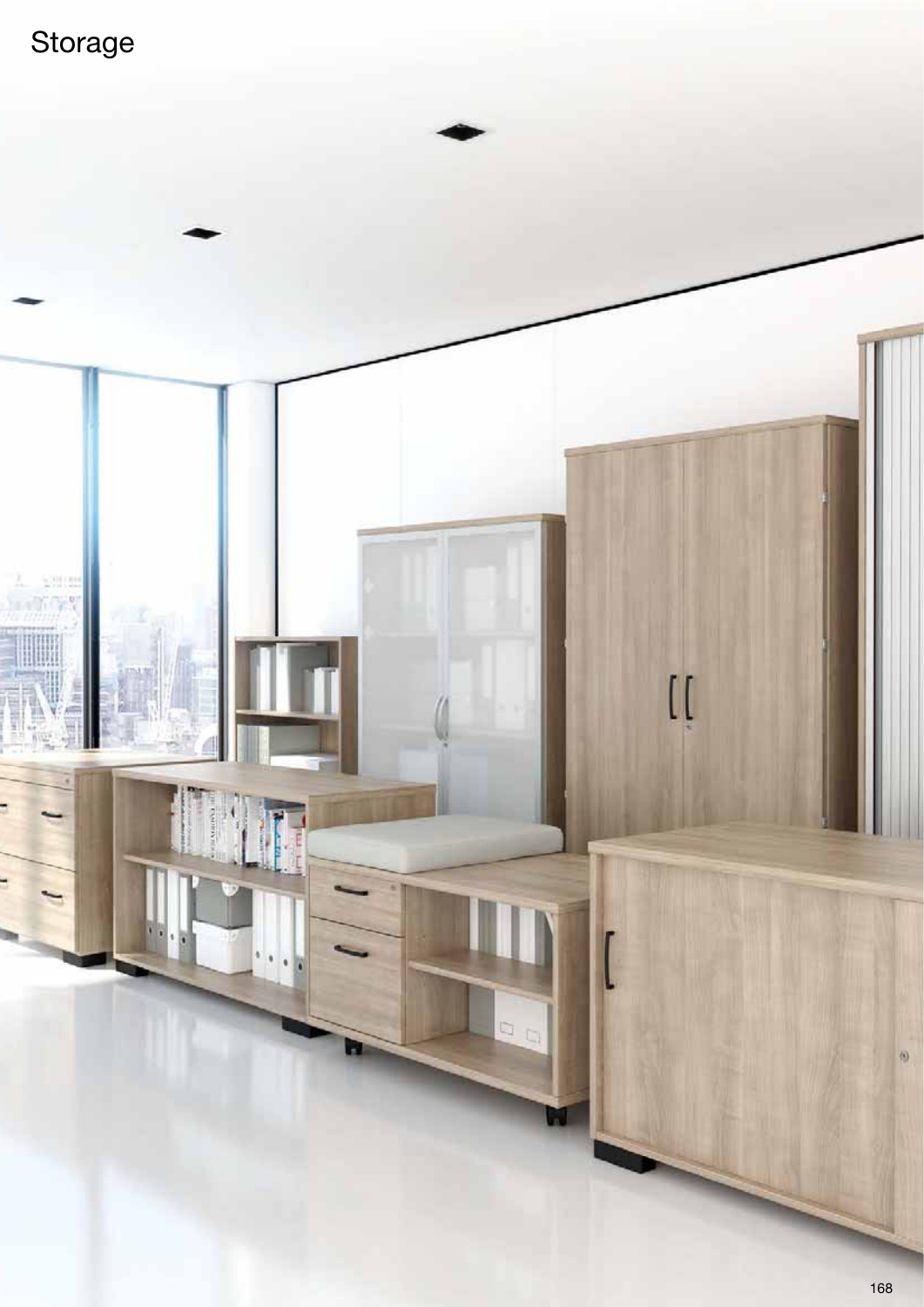Desk High & Accessories

**Metal:** Silver RAL 9006 Metalwork as Standard, Black RAL 9005, White RAL 9003 -<br>
+5% Surcharge on Black & White Frame Finish<br> **Edging:** Ash, Autumn Cherry, Beech, Grey, Oak, Silver, Walnut, Wenge, White<br> **Edging:** White w

| Description                                                                                                                                                                                                                                                                                        | Code                                                                                                                                                        | W                                                                 | D                                                           | H                                                           |  |
|----------------------------------------------------------------------------------------------------------------------------------------------------------------------------------------------------------------------------------------------------------------------------------------------------|-------------------------------------------------------------------------------------------------------------------------------------------------------------|-------------------------------------------------------------------|-------------------------------------------------------------|-------------------------------------------------------------|--|
| Desk High Storage Unit<br>2 Sliding doors.<br>800mm & 1200mm Wide units with 1 adjustable<br>shelf.<br>1600mm Wide units with 2 adjustable shelves &<br>centre partition.<br>Lockable, includes 2 keys.<br>For alternative handle options, see page 167.                                           | <b>NSU16/6</b><br><b>NSU12/6</b><br><b>NSU8/6</b><br><b>NSU16/5</b><br><b>NSU12/5</b><br><b>NSU8/5</b><br><b>NSU16/4</b><br><b>NSU12/4</b><br><b>NSU8/4</b> | 1600<br>1200<br>800<br>1600<br>1200<br>800<br>1600<br>1200<br>800 | 600<br>600<br>600<br>500<br>500<br>500<br>400<br>400<br>400 | 725<br>725<br>725<br>725<br>725<br>725<br>725<br>725<br>725 |  |
| Desk High Credenza Storage Unit<br>2 Sliding doors.<br>1 Adjustable shelf.<br>Lockable, includes 2 keys.<br>Ventilated on the left hand side to accept<br>NDS600 Mini Cooler Fridge (Below).<br>For alternative handle options, see page 167.                                                      | NSUZ16/6<br>NSUZ12/6                                                                                                                                        | 1600<br>1200                                                      | 600<br>600                                                  | 725<br>725                                                  |  |
| Mini Bar Fridge<br>1.6 cu.ft/46 litre capacity.<br>Energy rating of "A+".<br>Sleek gloss white carcase.<br>Includes 1 shelf & a bottle rack.<br>Noise level of 41 db (A).<br>1 Year manufacturers warranty.<br>Must register with manufacturer upon purchase.                                      | <b>NDS600</b>                                                                                                                                               | 440                                                               | 470                                                         | 510                                                         |  |
| Open Fronted Desk High Storage Unit<br>1 Adjustable shelf.                                                                                                                                                                                                                                         | <b>NOSU12/6</b><br><b>NOSU12/5</b><br><b>NOSU12/4</b>                                                                                                       | 1200<br>1200<br>1200                                              | 600<br>500<br>400                                           | 725<br>725<br>725                                           |  |
| Side Filing Unit<br>2 Filing drawers with built in anti-tilt mechanism.<br>Lockable, includes 2 keys.<br>Foolscap filing.<br>For alternative handle options, see page 167.                                                                                                                         | <b>NSF2/6</b><br><b>NSF2/5</b>                                                                                                                              | 800<br>800                                                        | 600<br>500                                                  | 725<br>725                                                  |  |
| Side Filing Unit with Overhanging Top<br>2 Filing drawers with built in anti-tilt mechanism.<br>220mm Overhang.<br>Lockable, includes 2 keys.<br>Foolscap filing.<br>Designed for CPU tower via CPU Holder<br>(See Page 216).<br>Left hand shown.<br>For alternative handle options, see page 167. | NSF2/6 LH<br>NSF2/6 RH                                                                                                                                      | 1020<br>1020                                                      | 600<br>600                                                  | 725<br>725                                                  |  |
| Desk High Storage Unit<br>500mm Deep<br>2 Hinged doors.<br>Lockable, includes 2 keys.<br>1 Adjustable shelf.<br>For alternative handle options, see page 167.                                                                                                                                      | NSSC <sub>10</sub>                                                                                                                                          | 1050                                                              | 500                                                         | 725                                                         |  |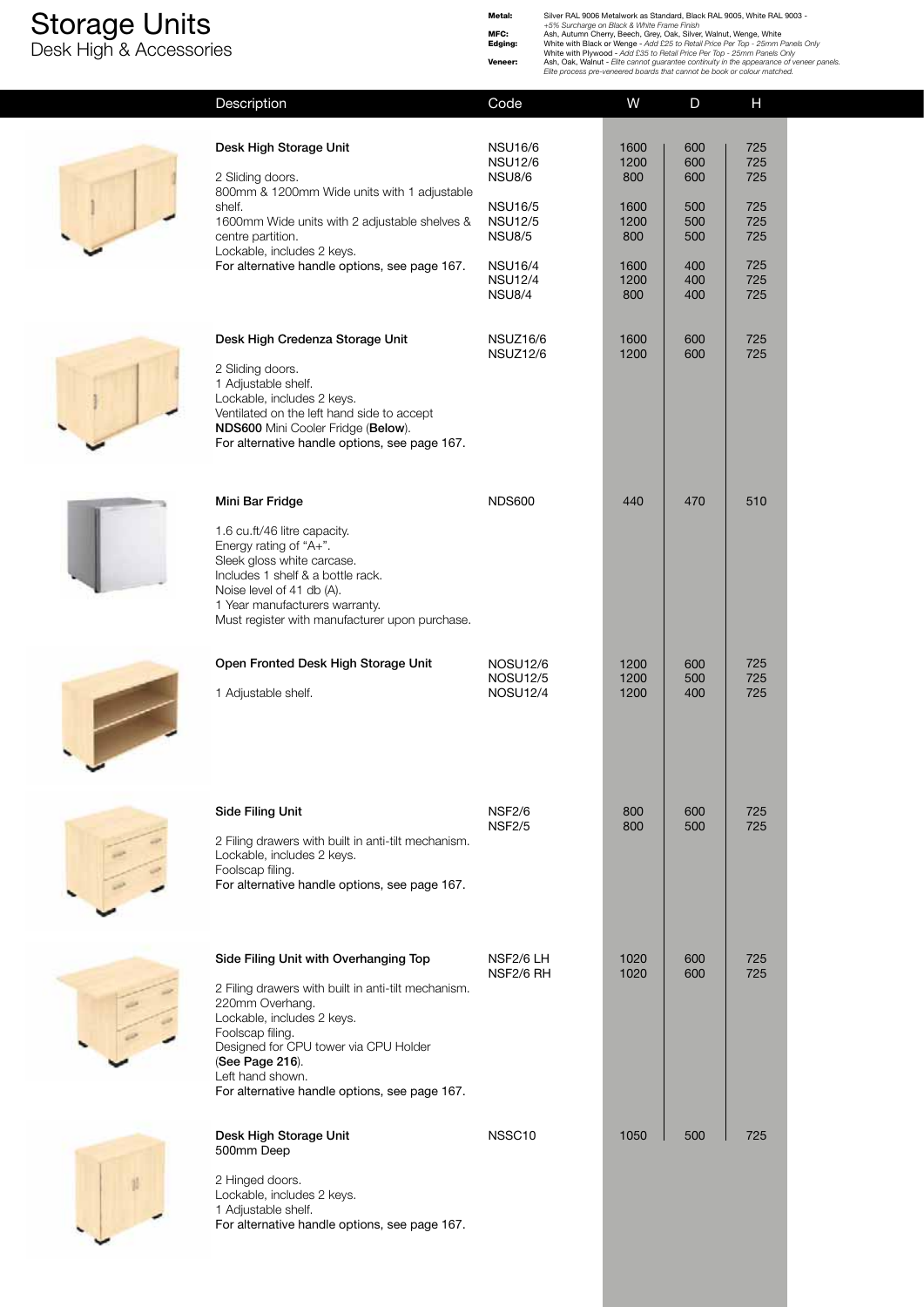**T** 

Desk High & Accessories

**Metal:** Silver RAL 9006 Metalwork as Standard<br> **MFC:** Ash, Autumn Cherry, Beech, Grey, Oak, Silver, Walnut, Wenge, White<br> **Edging:** White with Black or Wenge - Add £25 to Retail Price Per Top - 25mm Panels Only<br>
White wit

|                                                                                                                                                                                                                                                | Elite process pre-veneered boards that cannot be book or colour matched. |             |              |              |  |  |
|------------------------------------------------------------------------------------------------------------------------------------------------------------------------------------------------------------------------------------------------|--------------------------------------------------------------------------|-------------|--------------|--------------|--|--|
| Description                                                                                                                                                                                                                                    | Code                                                                     | W           | $\mathsf{D}$ | $\mathsf{H}$ |  |  |
| Opaque Glass Fronted Top Storage Unit<br>with Aluminium Framed Hinged Doors<br>1 Adjustable shelf.<br>2 x 4mm Toughened glass aluminium framed<br>hinged doors.<br>Lockable, includes 2 keys.<br>For alternative handle options, see page 167. | TCG12H<br>TCG8H                                                          | 1200<br>800 | 350<br>350   | 875<br>875   |  |  |
| Glass Fronted Top Storage Unit with Hinged<br>Doors<br>1 Adjustable shelf.<br>2 x 4mm Toughened glass hinged doors.<br>Lockable, includes 2 keys.<br>Suitable for NSSC10 (See Page 169).<br>For alternative handle options, see page 167.      | <b>TCGH</b>                                                              | 1050        | 350          | 875          |  |  |
| Glass Fronted Top Storage Unit with Sliding<br>Doors<br>1 Adjustable shelf.<br>2 x 4mm Toughened glass sliding doors.                                                                                                                          | TCG12<br>TCG8                                                            | 1200<br>800 | 350<br>350   | 725<br>725   |  |  |
| Glass Door Lock<br>Optional lock for TCG units (See Above).                                                                                                                                                                                    | <b>TCGL</b>                                                              |             |              |              |  |  |
| Open Fronted Top Storage Unit<br>1 Adjustable shelf.                                                                                                                                                                                           | <b>TC12</b><br>TC8                                                       | 1200<br>800 | 350<br>350   | 725<br>725   |  |  |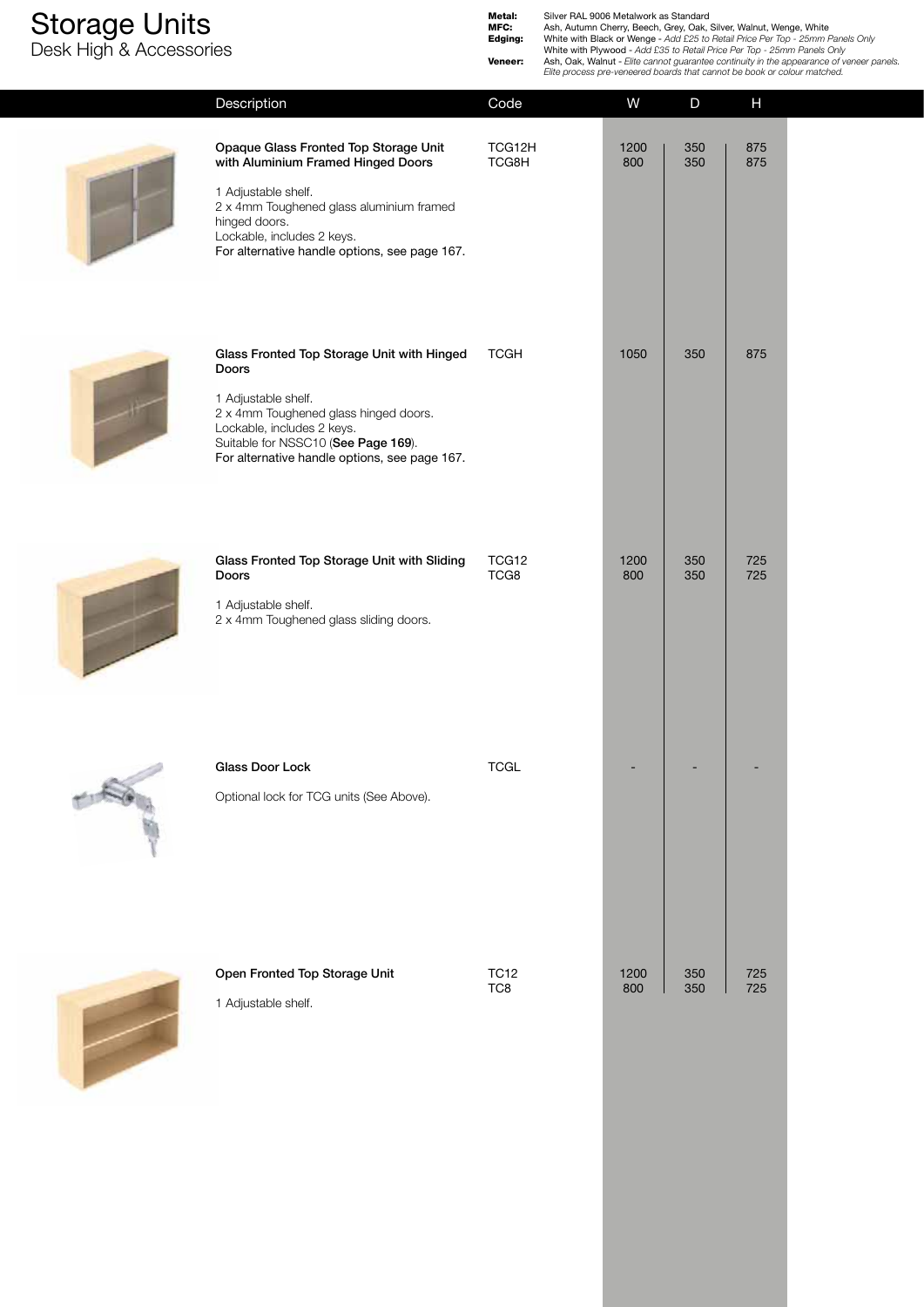$\tilde{\lambda}$ 

Desk High, Filing Cabinets & Bookcases

|                | Description                                                                                                                                                                                                          | Code                                                                           | W                                      | $\mathsf{D}$                           | Н                                           |
|----------------|----------------------------------------------------------------------------------------------------------------------------------------------------------------------------------------------------------------------|--------------------------------------------------------------------------------|----------------------------------------|----------------------------------------|---------------------------------------------|
| <b>Charles</b> | 4 Drawer Filing Cabinet<br>Central locking with ant-tilt mechanism.<br>Lockable, includes 2 keys.<br>Foolscap filing.<br>For alternative handle options, see page 167.                                               | FC4                                                                            | 468                                    | 600                                    | 1385                                        |
|                | 3 Drawer Filing Cabinet<br>Central locking with ant-tilt mechanism.<br>Lockable, includes 2 keys.<br>Foolscap filing.<br>For alternative handle options, see page 167.                                               | FC <sub>3</sub>                                                                | 468                                    | 600                                    | 1060                                        |
|                | 2 Drawer Filing Cabinet<br>Central locking with ant-tilt mechanism.<br>Lockable, includes 2 keys.<br>Foolscap filing.<br>For alternative handle options, see page 167.                                               | FC <sub>2</sub>                                                                | 468                                    | 600                                    | 725                                         |
|                | Desk High Combi Storage Unit<br>Combination unit comprising of 2 x 4 drawer<br>units & open fronted storage with adjustable<br>shelf.<br>Lockable, includes 2 keys.<br>For alternative handle options, see page 167. | OSUD <sub>16</sub> /6                                                          | 1600                                   | 600                                    | 725                                         |
|                | 90 Degree Desk High Storage Unit<br>Open fronted.<br>Accepts 2 rows of A4 ring binders.                                                                                                                              | SU8X8<br>SU6X6                                                                 | 800<br>600                             | 800<br>600                             | 725<br>725                                  |
|                | 90 Degree Desk High Storage Unit<br>2 Side opening tambour doors.<br>Lockable, includes 2 keys.<br>Accepts 2 rows of A4 ring binders.<br>For alternative handle options, see page 167.                               | SU8X8ST                                                                        | 800                                    | 800                                    | 725                                         |
|                | Bookcase<br>18mm Top & back panels.<br>Delivered unassembled.                                                                                                                                                        |                                                                                |                                        |                                        |                                             |
|                | 5 Adjustable Shelves<br>4 Adjustable Shelves<br>4 Adjustable Shelves<br>3 Adjustable Shelves<br>2 Adjustable Shelves<br>1 Adjustable Shelf                                                                           | <b>BS20</b><br><b>BS18</b><br><b>BS16</b><br><b>BS12</b><br><b>BS10</b><br>BS7 | 800<br>800<br>800<br>800<br>800<br>800 | 300<br>300<br>300<br>300<br>300<br>300 | 2000<br>1800<br>1600<br>1200<br>1000<br>725 |
|                | <b>Bookcase Shelf</b>                                                                                                                                                                                                | <b>BS</b>                                                                      | 764                                    | 278                                    | 18                                          |
|                | Suitable for all Bookcases (See Above) & SC                                                                                                                                                                          |                                                                                |                                        |                                        |                                             |

Suitable for all Bookcases (**See Above**) & **SC**  Storage Units (**See Page 172**).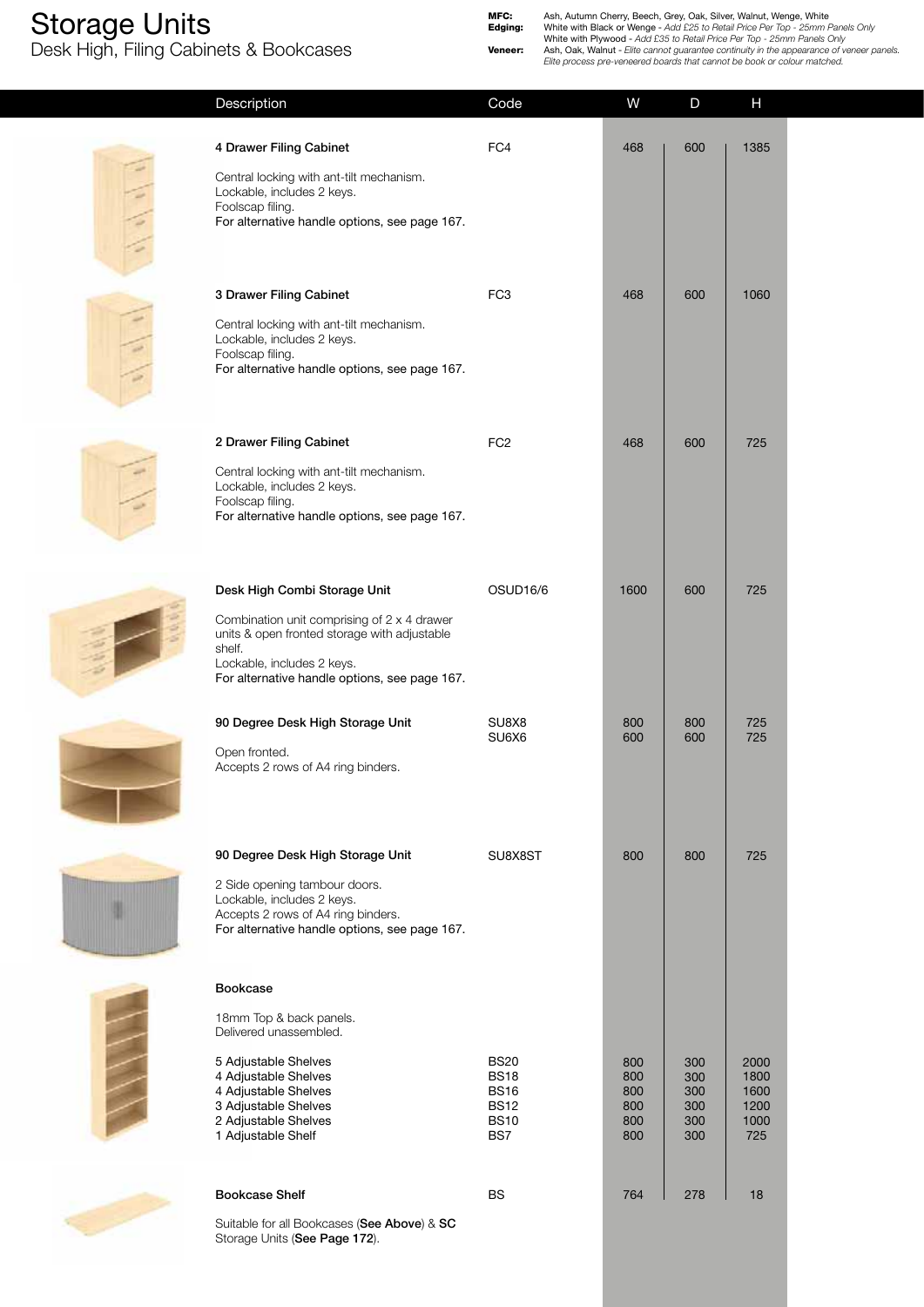Storage Cupboards & Accessories

**MFC:** Ash, Autumn Cherry, Beech, Grey, Oak, Silver, Walnut, Wenge, White<br> **Edging:** White with Black or Wenge - Add £25 to Retail Price Per Top - 25mm Panels Only<br>
White with Plywood - Add £35 to Retail Price Per Top - 25

|          | Description                                                                                                                                                                                                                                               | Code                                                               | W                               | D                               | H                                          |  |
|----------|-----------------------------------------------------------------------------------------------------------------------------------------------------------------------------------------------------------------------------------------------------------|--------------------------------------------------------------------|---------------------------------|---------------------------------|--------------------------------------------|--|
|          | <b>Storage Unit with Opaque Glass Doors</b><br>500mm Deep<br>2 Hinged doors.<br>Lockable, includes 2 keys.<br>Carcase only.<br>For alternative handle options, see page 167.                                                                              | NSSCG20<br>NSSCG18<br>NSSCG16<br>NSSCG12                           | 990<br>990<br>990<br>990        | 500<br>500<br>500<br>500        | 2000<br>1800<br>1600<br>1200               |  |
|          | <b>Storage Unit</b><br>500mm Deep<br>2 Hinged doors.<br>Lockable, includes 2 keys.<br>Carcase only.<br>For alternative handle options, see page 167.<br>600mm Deep                                                                                        | NSSC20<br>NSSC18<br>NSSC16<br>NSSC12<br>NSSC7<br>NSSC7/6           | 990<br>990<br>990<br>990<br>990 | 500<br>500<br>500<br>500<br>500 | 2000<br>1800<br>1600<br>1200<br>725<br>725 |  |
|          | <b>Storage Unit Shelf</b><br>Compatible with:<br>NSSC7/6<br>NSSC7-NSSC20 & NSSCG12-NSSCG20                                                                                                                                                                | NSSC7/6S<br><b>NSSC</b>                                            | 990<br>950<br>950               | 600<br>500<br>400               | 18<br>18                                   |  |
|          | <b>Fitted Wardrobe Kit</b><br>Complete with hanging rail and 4 adjustable<br>shelves.<br>Compatible with:<br>NSSC20 & NSSCG20<br>NSSC18 & NSSCG18                                                                                                         | NFWK20<br>NFWK18                                                   | 950<br>950                      | 450<br>450                      |                                            |  |
|          | <b>System Storage Unit Skins</b><br>Adapts System Storage Units to accept Elite<br>internals.<br>NSSC20 & NSSCG20<br>NSSC18 & NSSCG18<br>NSSC16 & NSSCG16<br>NSSC12 & NSSCG12<br>NSSC7 & NSSC7/6                                                          | <b>BTS20</b><br><b>BTS18</b><br>BTS16<br><b>BTS12</b><br>BTS7      |                                 | ٠<br>٠                          | 2000<br>1800<br>1600<br>1200<br>725        |  |
| $^{(1)}$ | <b>Storage Unit</b><br>400mm Deep<br>2 Hinged doors.<br>Lockable, includes 2 keys.<br>For alternative handle options, see page 139.<br>18mm Top Panel<br>4 Adjustable Shelves.<br>3 Adjustable Shelves.<br>3 Adjustable Shelves.<br>2 Adjustable Shelves. | <b>SC20</b><br>SC <sub>18</sub><br>SC <sub>16</sub><br><b>SC12</b> | 800<br>800<br>800<br>800        | 400<br>400<br>400<br>400        | 2000<br>1800<br>1600<br>1200               |  |
|          | 25mm Top Panel<br>1 Adjustable Shelf.                                                                                                                                                                                                                     | SC7                                                                | 800                             | 400                             | 725                                        |  |

**Please Note:**

Alternate handles are available for all Storage Units (**See Page 167**).